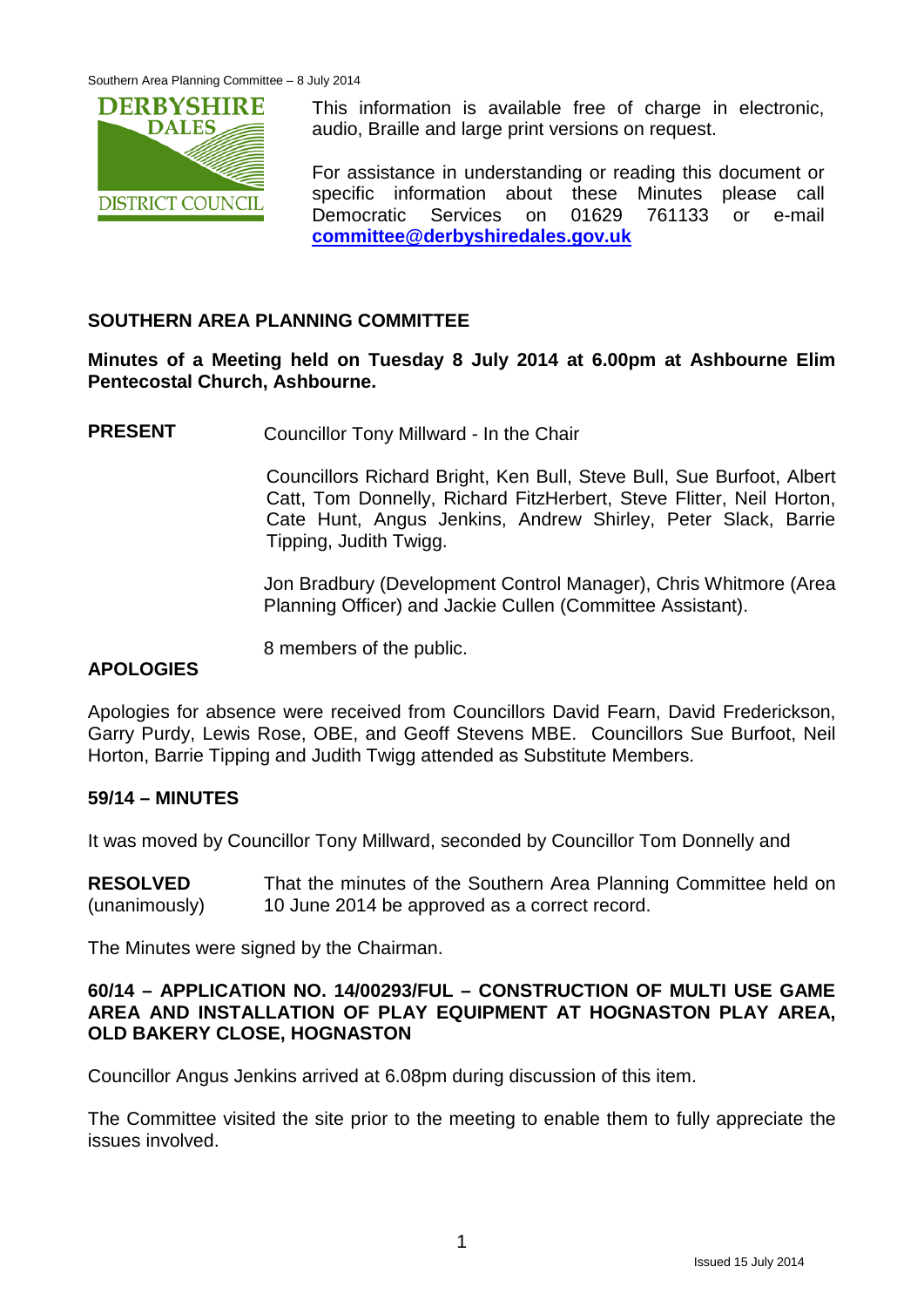Southern Area Planning Committee – 8 July 2014

In accordance with the procedure for public participation Mr Frank Unwin, local resident, spoke against the application, and Mrs Julia Jackson, Vice Chair of Hognaston Parish Council, Applicant, spoke in favour of the application.

It was moved by Councillor Barrie Tipping, seconded by Councillor Tom Donnelly and

| <b>RESOLVED</b> | That planning permission be granted subject to the conditions set out |
|-----------------|-----------------------------------------------------------------------|
|                 | in the report.                                                        |

| Voting:     |    |
|-------------|----|
| For         | 15 |
| Against     | O  |
| Abstentions | 1  |

The Chairman declared the motion carried.

## **61/14 - APPLICATION NO. 14/00246/FUL – EXTENSIONS AND ALTERATIONS TO FORM TWO STOREY DWELLING, ERECTION OF GARAGE AND RELOCATION OF ACCESS AT HILLCROFT, ATLOW**

In accordance with the procedure for public participation Mrs Davinia Buswell, Applicant, spoke in favour of the application.

Correspondence received from Atlow Parish Council after publication of the agenda was summarised at the meeting.

It was moved by Councillor Angus Jenkins, seconded by Councillor Richard Bright and

**RESOLVED** That planning permission be granted subject to the conditions set out in the report.

#### **Voting:**

| For                | 15           |
|--------------------|--------------|
| Against            | $\mathbf{0}$ |
| <b>Abstentions</b> |              |

The Chairman declared the motion carried.

## **62/14 – TREES PROGRESS REPORT – DDDC APPLICATIONS**

It was moved by Councillor Tom Donnelly, seconded by Councillor Tony Millward and

**RESOLVED** That the report be noted.

(unanimously)

## **63/14 – APPEALS PROGRESS REPORT**

It was moved by Councillor Tony Millward, seconded by Councillor Tom Donnelly and